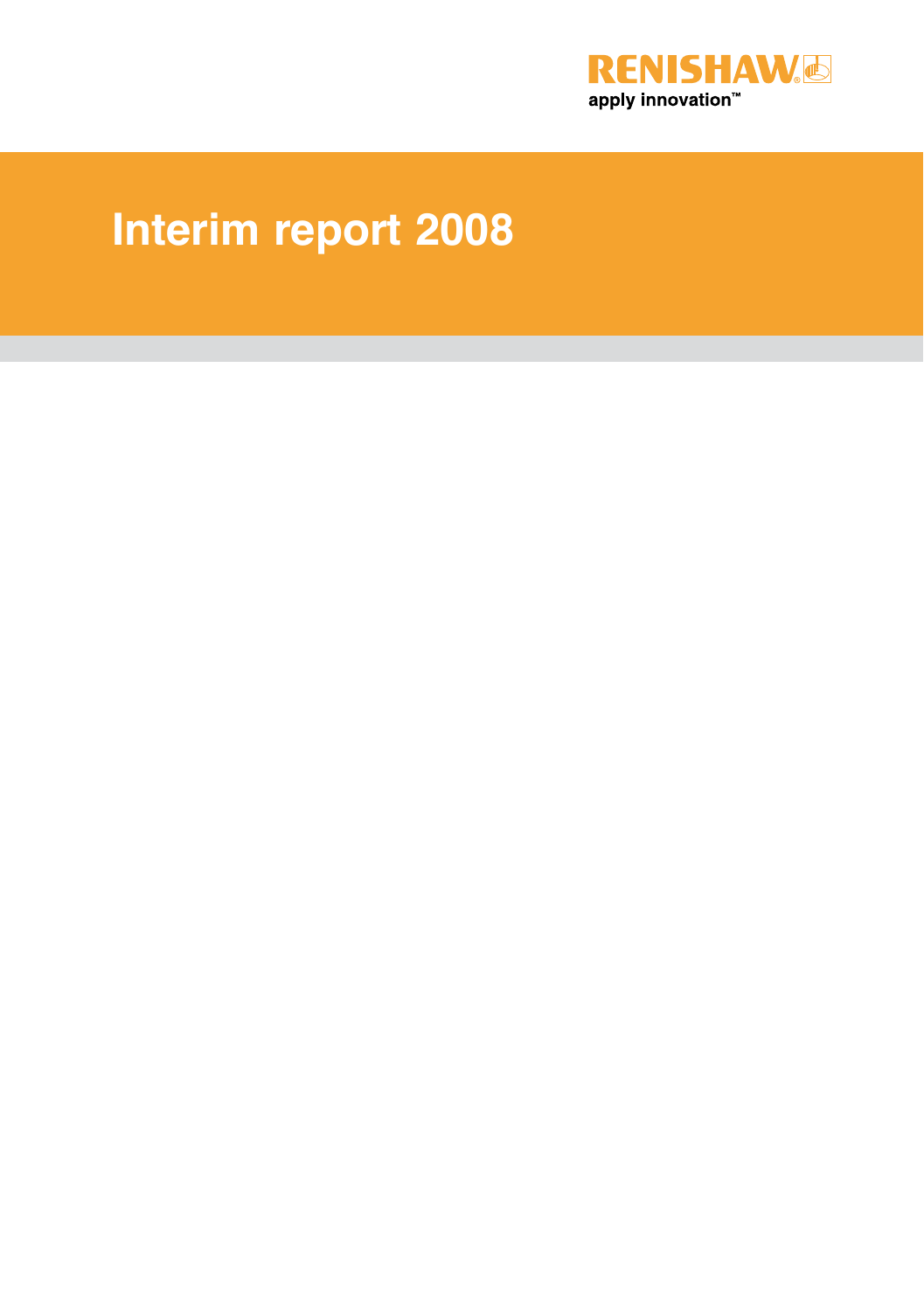## **Financial highlights**

|                                                              | 6 months to<br>31st December<br>2007 | 6 months to<br>31st December<br>2006 | change | Year ended<br>30th June<br>2007 |
|--------------------------------------------------------------|--------------------------------------|--------------------------------------|--------|---------------------------------|
|                                                              | £'000                                | £'000                                | $\%$   | £'000                           |
| Revenue                                                      | 91,640                               | 87,120                               | $+5%$  | 180,883                         |
| Operating profit excluding exceptional item (see note)       | 13,164                               | 12,013                               | $+10%$ | 29,729                          |
| Profit before taxation excluding exceptional item (see note) | 15,062                               | 13,513                               | $+11%$ | 32,672                          |
| Adjusted earnings per share (see note)                       | 16.6p                                | 14.9p                                | $+11%$ | 35.9p                           |
| Proposed dividend per share                                  | 7.76p                                | 7.05p                                | $+10%$ | 22.87p                          |

#### Note:

The exceptional item occurred in the second half of the year ended 30th June 2007 and comprised the pension curtailment credit of £19,460,000, with a related tax charge of £5,449,000. The results above for the year ended 30th June 2007 exclude this exceptional item. Adjusted earnings per share for the year ended 30th June 2007 also excludes the exceptional item.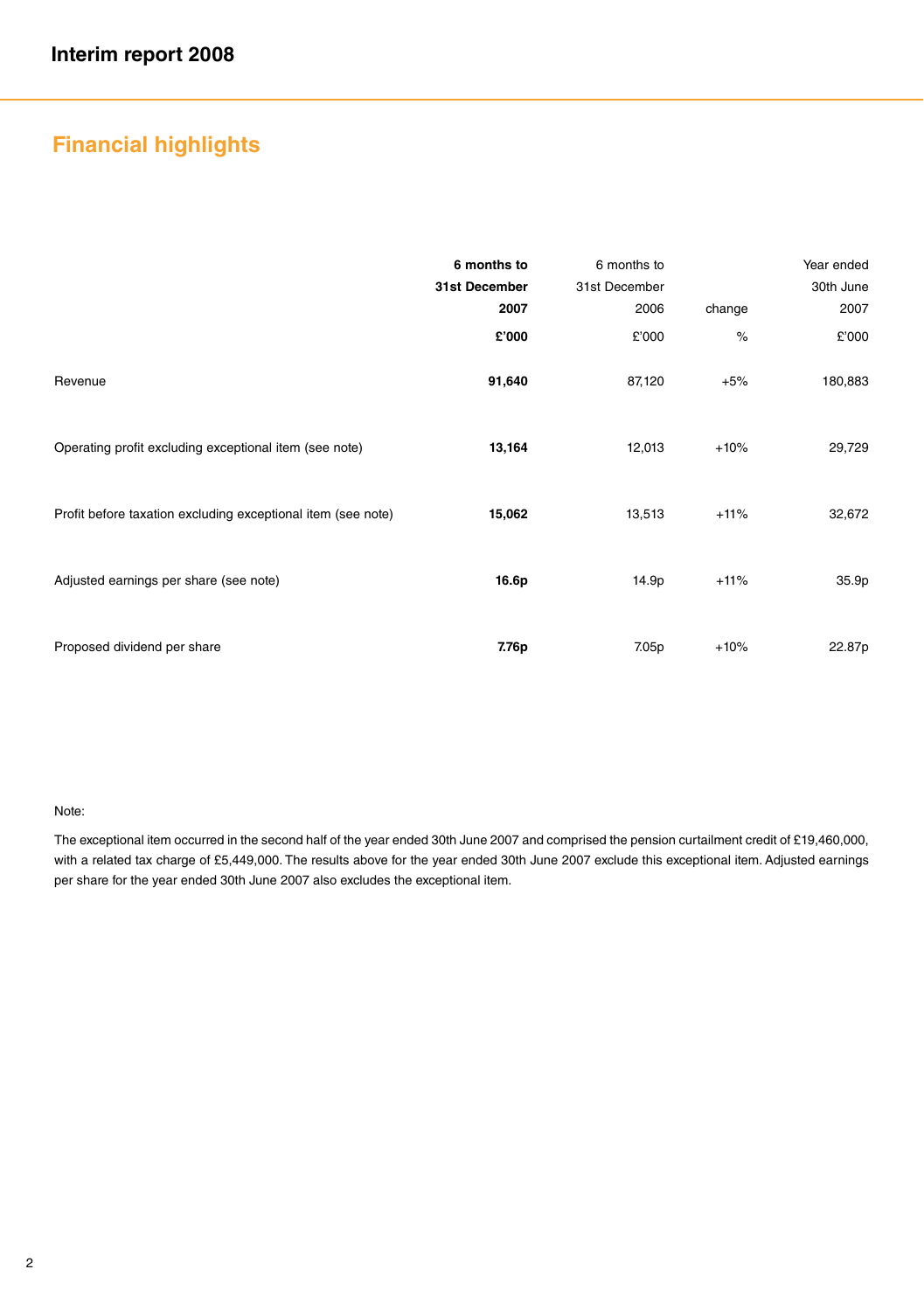### **Half year management report Chairman's statement**

I am pleased to report Renishaw's results for the first six months of the current year ended 31st December 2007.

As anticipated at the AGM last October, performance has continued to improve throughout the first six months with revenue increasing by 5% to £91.6m (2006 £87.1m). At constant exchange rates, revenue would have been £1.9m higher, an increase of 7% reflecting good progress in our major geographic markets, particularly the Far East. Within the product mix, there was above-average growth in laser and calibration, machine tool and styli products, if partly offset by lower revenue from spectroscopy and dental products.

Operating profit rose 9.5% to £13.2m (2006 £12.0m). At constant exchange rates the operating profit would have increased to approximately £15.0m, an increase of 25%. Profit before tax increased 11.4% to £15.1m (2006 £13.5m). Profit after tax amounted to £12.1m (2006 £10.8m), resulting in earnings per share up 11.4% to 16.6p (2006 14.9p).

A high level of research and development remains integral to Renishaw's progress; research and development, including associated engineering costs, during the period amounted to £15.6m (2006 £14.8m). During this half year we have particularly focussed on the large number of new products recently introduced.

The recent and very positive response to REVO™ from the aerospace and automotive sectors has reinforced our belief in the Group's current approach to the market. In addition to new sales, the opportunity for significant growth of the retrofit market for REVO™ is currently being discussed with our OEM customers, with a view to maximising the market potential.

Net cash balances at 31st December 2007 were £16.4m (30th June 2007 £20.8m). Policies have been revised to reduce the level of investment in Group inventory, which at 31st December 2007 stood at £35.1m (30th June 2007 £36.2m). Capital expenditure during the six months reduced to £2.7m (2006 £5.5m).

Management is continuing to concentrate on the Group's cost base and operating margins.

Whilst performance has improved during the first half, we still expect continuing and improved performance in the second half, aided by resumed orders from a major Japanese customer for its own export sales, growing orders for new products especially the REVO™ and the current weakness of sterling. The principal risks remain substantially the same as those referred to in last year's Annual report.

An interim dividend of 7.76p (2007 7.05p) per share, an increase of 10%, will be paid on 7th April 2008 to shareholders on the register on 7th March 2008.

fond d'Iller

Sir David R McMurtry CBE RDI CEng FIMechE FREng Chairman & Chief Executive 23rd January 2008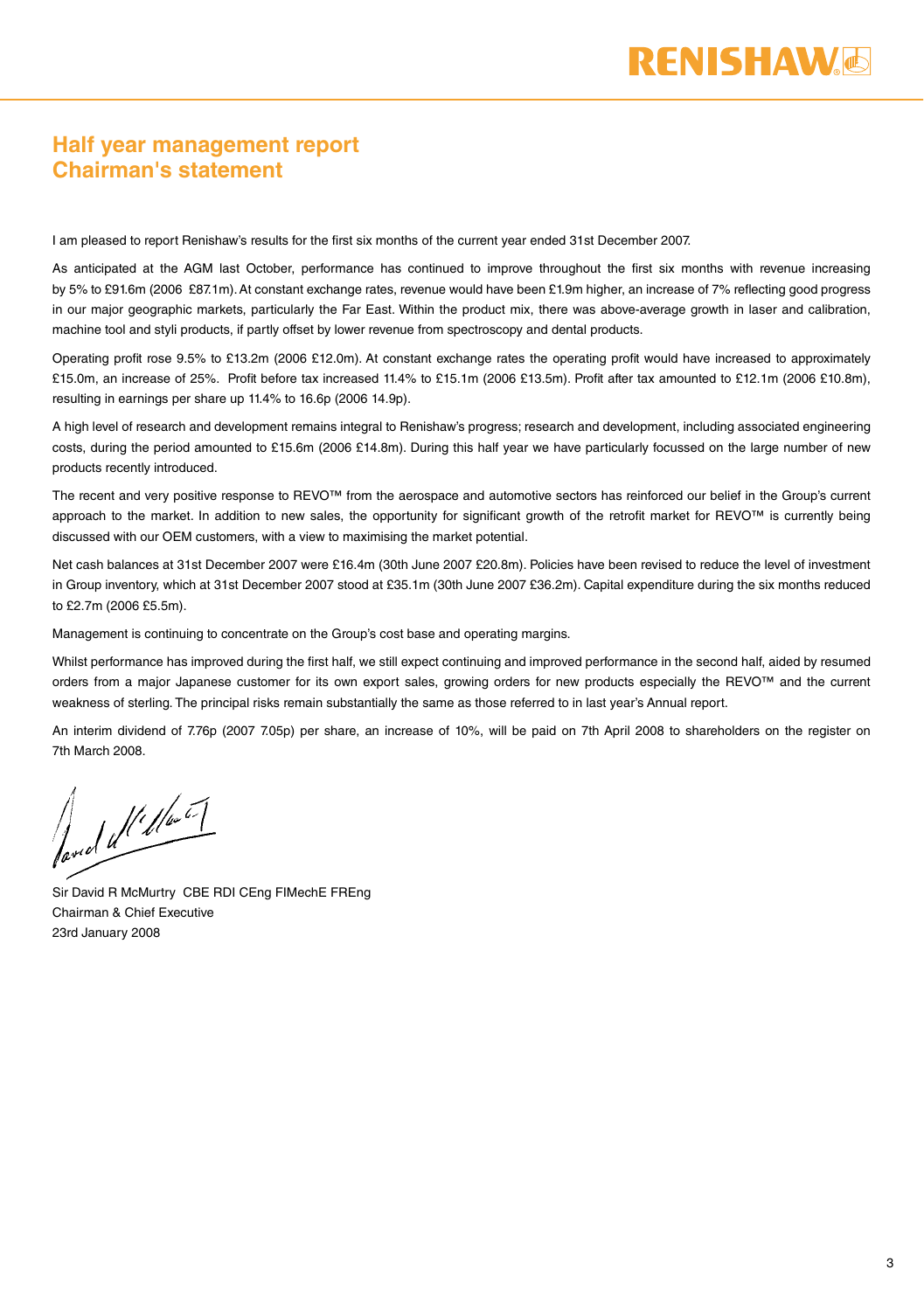## **Consolidated income statement Unaudited**

|                                                                                   |                | 6 months to   | 6 months to   | Audited<br>Year ended |
|-----------------------------------------------------------------------------------|----------------|---------------|---------------|-----------------------|
|                                                                                   |                | 31st December | 31st December | 30th June             |
|                                                                                   |                | 2007          | 2006          | 2007                  |
|                                                                                   | <b>Notes</b>   | £'000         | £'000         | £'000                 |
| Revenue                                                                           | $\overline{c}$ | 91,640        | 87,120        | 180,883               |
| Cost of sales                                                                     |                | (52,006)      | (48, 128)     | (97, 899)             |
| <b>Gross profit</b>                                                               |                | 39,634        | 38,992        | 82,984                |
| <b>Distribution costs</b>                                                         |                | (16, 540)     | (16, 407)     | (32, 911)             |
| Administrative expenses                                                           |                | (9,930)       | (10, 572)     | (20, 344)             |
| Exceptional pension curtailment credit                                            |                |               |               | 19,460                |
| <b>Operating profit</b>                                                           |                | 13,164        | 12,013        | 49,189                |
| Financial income                                                                  | 3              | 4,437         | 3,978         | 8,180                 |
| Financial expenses                                                                | 3              | (2,539)       | (2, 478)      | (5,237)               |
| Profit before tax                                                                 |                | 15,062        | 13,513        | 52,132                |
| Income tax expense                                                                | 4              | (3,012)       | (2,703)       | (11, 981)             |
| Profit for the period attributable to the equity<br>holders of the parent company |                |               |               |                       |
|                                                                                   |                | 12,050        | 10,810        | 40,151                |
|                                                                                   |                |               |               |                       |
|                                                                                   |                | pence         | pence         | pence                 |
| Dividend per share arising in respect of the period                               | 8              | 7.76          | 7.05          | 22.87                 |
|                                                                                   |                |               |               |                       |
| Earnings per share (basic and diluted)*                                           | 5              | 16.6          | 14.9          | 55.2                  |

\* Earnings per share for the year ended 30th June 2007 includes the exceptional pension curtailment credit. Adjusted earnings per share, which excludes this item, was 35.9p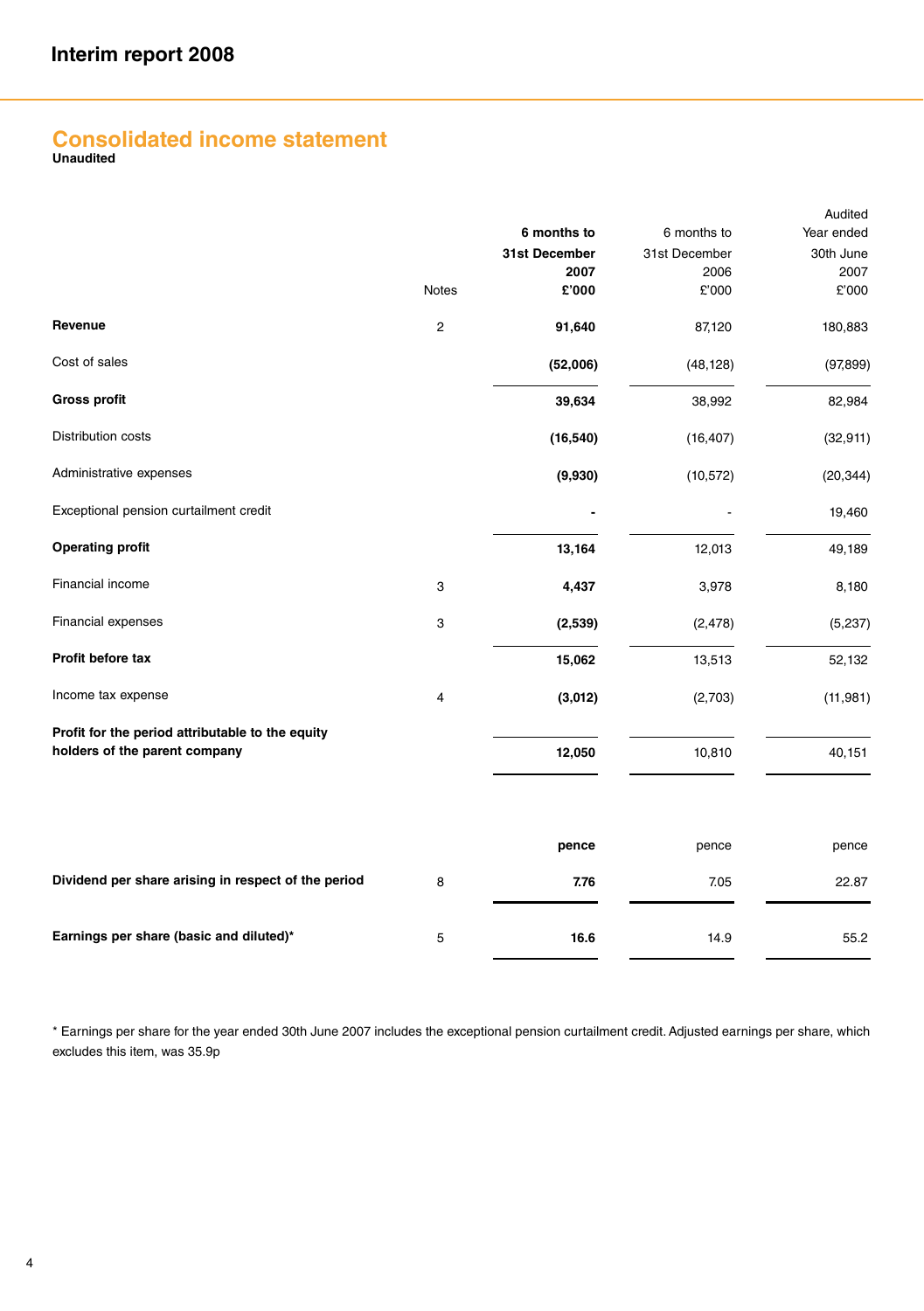## **Consolidated balance sheet Unaudited**

|                                         |        |                  |                  | Audited      |
|-----------------------------------------|--------|------------------|------------------|--------------|
|                                         |        | At 31st December | At 31st December | At 30th June |
|                                         |        | 2007             | 2006             | 2007         |
|                                         | Notes  | £'000            | £'000            | £'000        |
| <b>Assets</b>                           |        |                  |                  |              |
| Property, plant and equipment           | 6      | 69,592           | 69,779           | 69,460       |
| Intangible assets                       | 7      | 15,559           | 13,654           | 13,811       |
| Investments in associates               |        | 6,931            | 908              | 6,972        |
| Deferred tax assets                     |        | 5,453            | 14,633           | 4,733        |
| Employee benefits                       |        | 5,365            |                  | 5,562        |
| <b>Total non-current assets</b>         |        | 102,900          | 98,974           | 100,538      |
| <b>Current assets</b>                   |        |                  |                  |              |
| Inventories                             |        | 35,100           | 30,995           | 36,178       |
| Trade receivables                       |        | 38,002           | 32,814           | 37,880       |
| Current tax                             |        | 557              | 298              | 323          |
| Other receivables                       |        | 4,990            | 7,656            | 6,482        |
| Cash and cash equivalents               |        | 16,399           | 26,549           | 20,761       |
| <b>Total current assets</b>             |        | 95,048           | 98,312           | 101,624      |
| <b>Current liabilities</b>              |        |                  |                  |              |
| Trade payables                          |        | 8,979            | 10,926           | 11,223       |
| Current tax                             |        | 1,985            | 2,177            | 1,315        |
| Provisions                              |        | 778              | 891              | 693          |
| Other payables                          |        | 7,209            | 6,463            | 8,779        |
| <b>Total current liabilities</b>        |        | 18,951           | 20,457           | 22,010       |
| <b>Net current assets</b>               |        | 76,097           | 77,855           | 79,614       |
| <b>Non-current liabilities</b>          |        |                  |                  |              |
| Employee benefits                       |        |                  | 32,058           |              |
| Deferred tax liabilities                |        | 11,996           | 11,756           | 12,152       |
| <b>Total non-current liabilities</b>    |        | 11,996           | 43,814           | 12,152       |
| Total assets less total liabilities     |        | 167,001          | 133,015          | 168,000      |
|                                         |        |                  |                  |              |
| Equity<br>Share capital                 |        | 14,558           | 14,558           | 14,558       |
| Share premium                           | 8      | 42               | 42               | 42           |
| Currency translation reserve            | 8      | 907              | (129)            | (210)        |
| Cash flow hedging reserve               | 8      | 96               | 2,365            | 1,845        |
| Retained earnings                       | 8<br>8 | 151,398          | 116,179          | 151,765      |
| Total equity attributable to the equity |        |                  |                  |              |
| holders of the parent company           |        | 167,001          | 133,015          | 168,000      |
|                                         |        |                  |                  |              |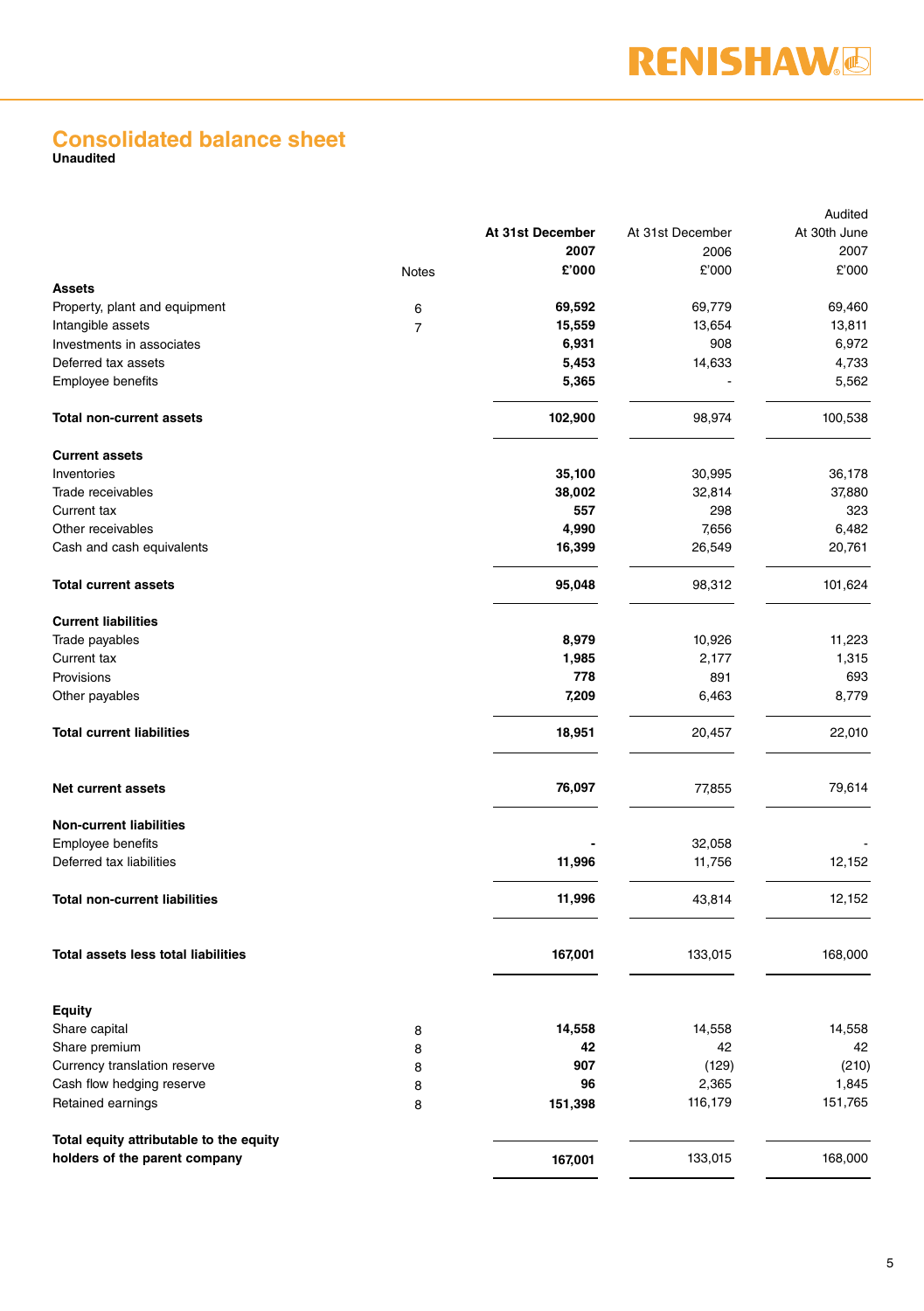## **Consolidated statement of cash flow Unaudited**

|                                                           |               |               | Audited    |
|-----------------------------------------------------------|---------------|---------------|------------|
|                                                           | 6 months to   | 6 months to   | Year ended |
|                                                           | 31st December | 31st December | 30th June  |
|                                                           | 2007          | 2006          | 2007       |
|                                                           | £'000         | £'000         | £'000      |
| Cash flows from operating activities                      |               |               |            |
| Profit for the period                                     | 12,050        | 10,810        | 40,151     |
| Amortisation of development costs                         | 1,642         | 1,052         | 2,038      |
| Amortisation of other intangibles                         | 800           | 493           | 1,286      |
| Depreciation                                              | 4,033         | 3,765         | 7,874      |
| Profit on sale of fixed assets                            | (10)          | (8)           | (25)       |
| Share of profits from associates                          | (160)         |               | (64)       |
| Exceptional pension curtailment credit                    |               |               | (19, 460)  |
| Financial income                                          | (4, 437)      | (3,978)       | (8, 180)   |
| Financial expenses                                        | 2,539         | 2,478         | 5,237      |
| Tax expense                                               | 3,012         | 2,703         | 11,981     |
|                                                           | 7,419         | 6,505         | 687        |
|                                                           |               |               |            |
| Decrease/(increase) in inventories                        | 1,078         | (2,636)       | (7,819)    |
| Decrease/(increase) in trade and other receivables        | 885           | 2,471         | (2,936)    |
| Decrease in trade and other payables                      | (4,217)       | (2,951)       | (336)      |
| Difference between pension service cost and contributions |               | 259           | (266)      |
| Increase/(decrease) in provisions                         | 85            | 98            | (100)      |
|                                                           | (2, 169)      | (2,759)       | (11, 457)  |
| Income taxes paid                                         | (2, 307)      | (2,018)       | (7,021)    |
| Cash flows from operating activities                      | 14,993        | 12,538        | 22,360     |
| <b>Investing activities</b>                               |               |               |            |
| Purchase of tangible fixed assets                         | (2,682)       | (5,902)       | (10,037)   |
| Development costs capitalised                             | (3,039)       | (2, 240)      | (3,624)    |
| Purchase of other intangibles                             | (966)         | (416)         | (865)      |
| Investment in associates, net of dividend received        | 21            |               | (6, 110)   |
| Sale of tangible fixed assets                             | 75            | 93            | 187        |
| Interest received                                         | 721           | 785           | 1,710      |
| Cash flows from investing activities                      | (5, 870)      | (7,680)       | (18, 739)  |
| <b>Financing activities</b>                               |               |               |            |
| Interest paid                                             | (84)          | (20)          | (297)      |
| Dividends paid                                            | (11, 515)     | (10, 969)     | (16, 101)  |
| Cash flows from financing activities                      | (11, 599)     | (10, 989)     | (16, 398)  |
| Net decrease in cash and cash equivalents                 | (2, 476)      | (6, 131)      | (12, 777)  |
| Cash and cash equivalents at the beginning of the period  | 20,761        | 30,728        | 30,728     |
| Effect of exchange rate fluctuations on cash held         | (1,886)       | 1,952         | 2,810      |
| Cash and cash equivalents at the end of the period        | 16,399        | 26,549        | 20,761     |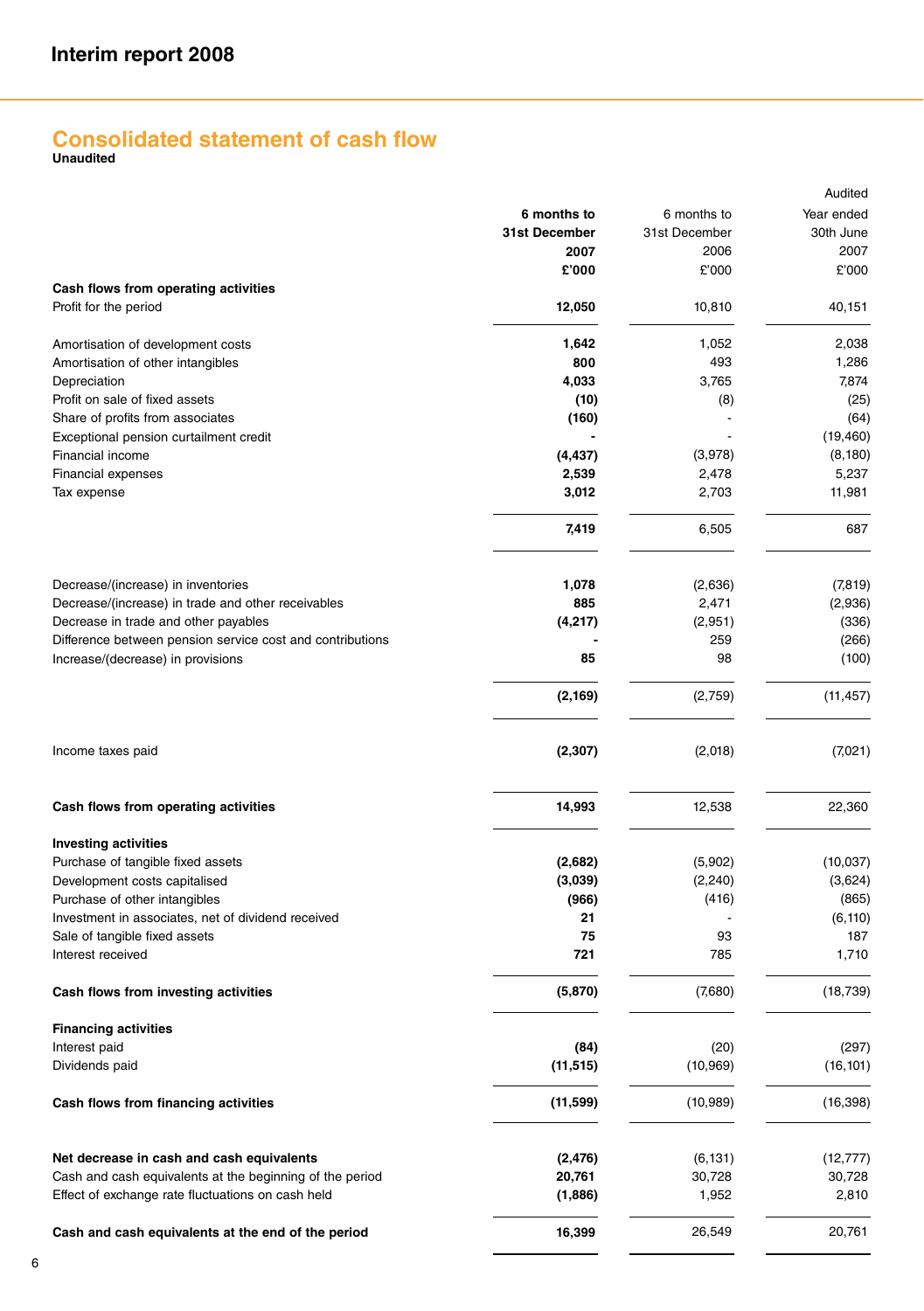## **Consolidated statement of recognised income and expense Unaudited**

|                                                          |               |               | Audited    |
|----------------------------------------------------------|---------------|---------------|------------|
|                                                          | 6 months to   | 6 months to   | Year ended |
|                                                          | 31st December | 31st December | 30th June  |
|                                                          | 2007          | 2006          | 2007       |
|                                                          | £'000         | £'000         | £'000      |
| Foreign exchange translation differences                 | 1,117         | (394)         | (475)      |
| Actuarial gain/(loss) in the pension schemes             | (1, 458)      | (13,693)      | 3,144      |
| Effective portion of changes in fair value of cash flow  |               |               |            |
| hedges, net of recycling                                 | (2, 429)      | 511           | (304)      |
| Deferred tax on income and expense recognised in equity  | 1,236         | 4,014         | (1, 151)   |
| Profit/(loss) recognised directly in equity              | (1,534)       | (9,562)       | 1,214      |
| Profit for the period                                    | 12,050        | 10,810        | 40,151     |
| Total recognised income and expense for the period       |               |               |            |
| attributable to the equity holders of the parent company | 10,516        | 1,248         | 41,365     |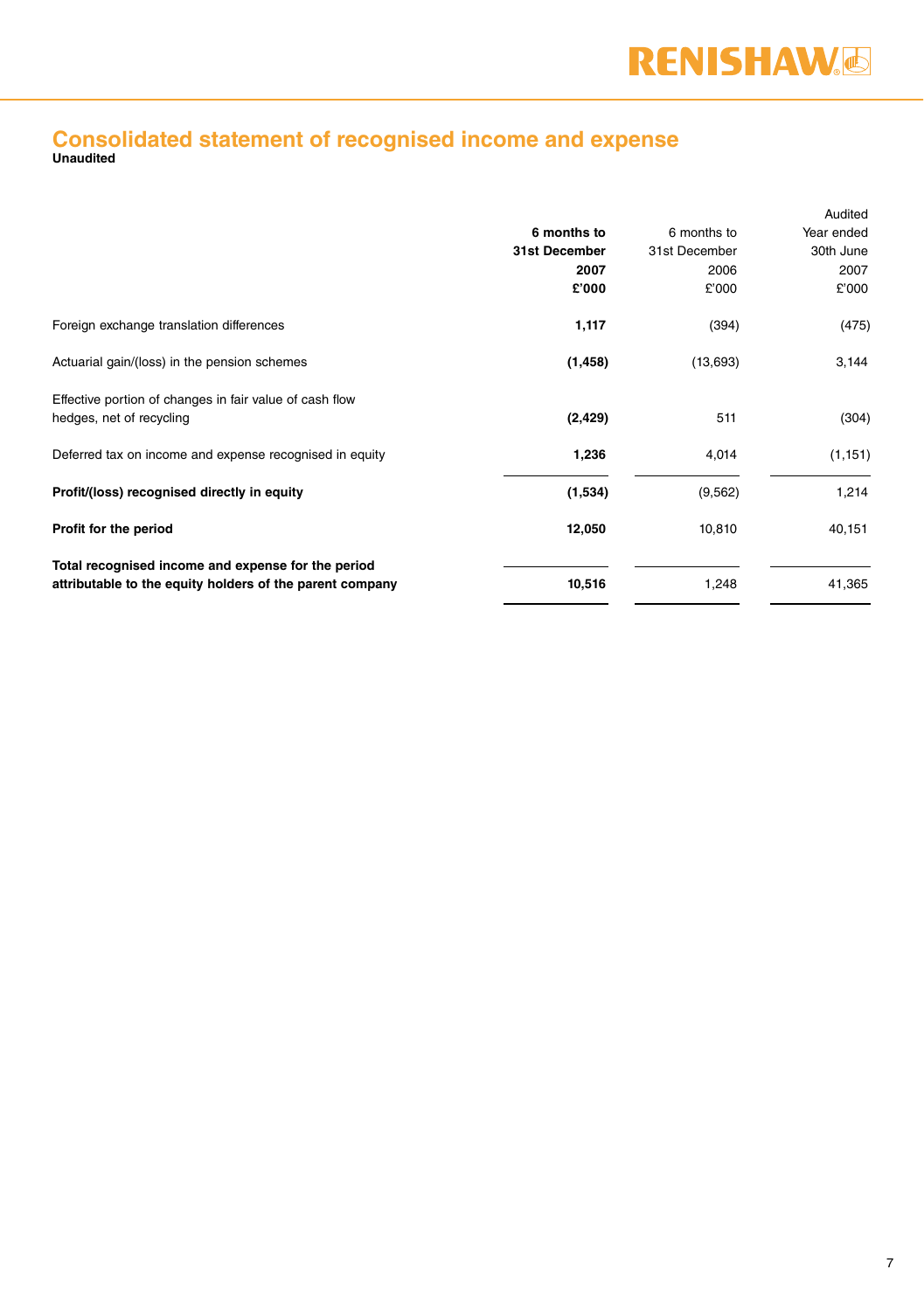### **Responsibility statement**

We confirm that to the best of our knowledge:

- the condensed set of financial statements has been prepared in accordance with IAS 34 Interim Financial Reporting as adopted by the EU;
- the Interim report includes a fair review of the information required by:
	- (a) DTR 4.2.7R of the Disclosure and Transparency Rules, being an indication of important events that have occurred during the first six months of the financial year and their impact on the condensed set of financial statements; and a description of the principal risks and uncertainties for the remaining six months of the year; and
	- (b) DTR 4.2.8R of the Disclosure and Transparency Rules, being related party transactions that have taken place in the first six months of the current financial year and that have materially affected the financial position or performance of the entity during that period; and any changes in the related party transactions described in the last annual report that could do so.

On behalf of the Board

A C G Roberts FCA Group Finance Director and Company Secretary 23rd January 2008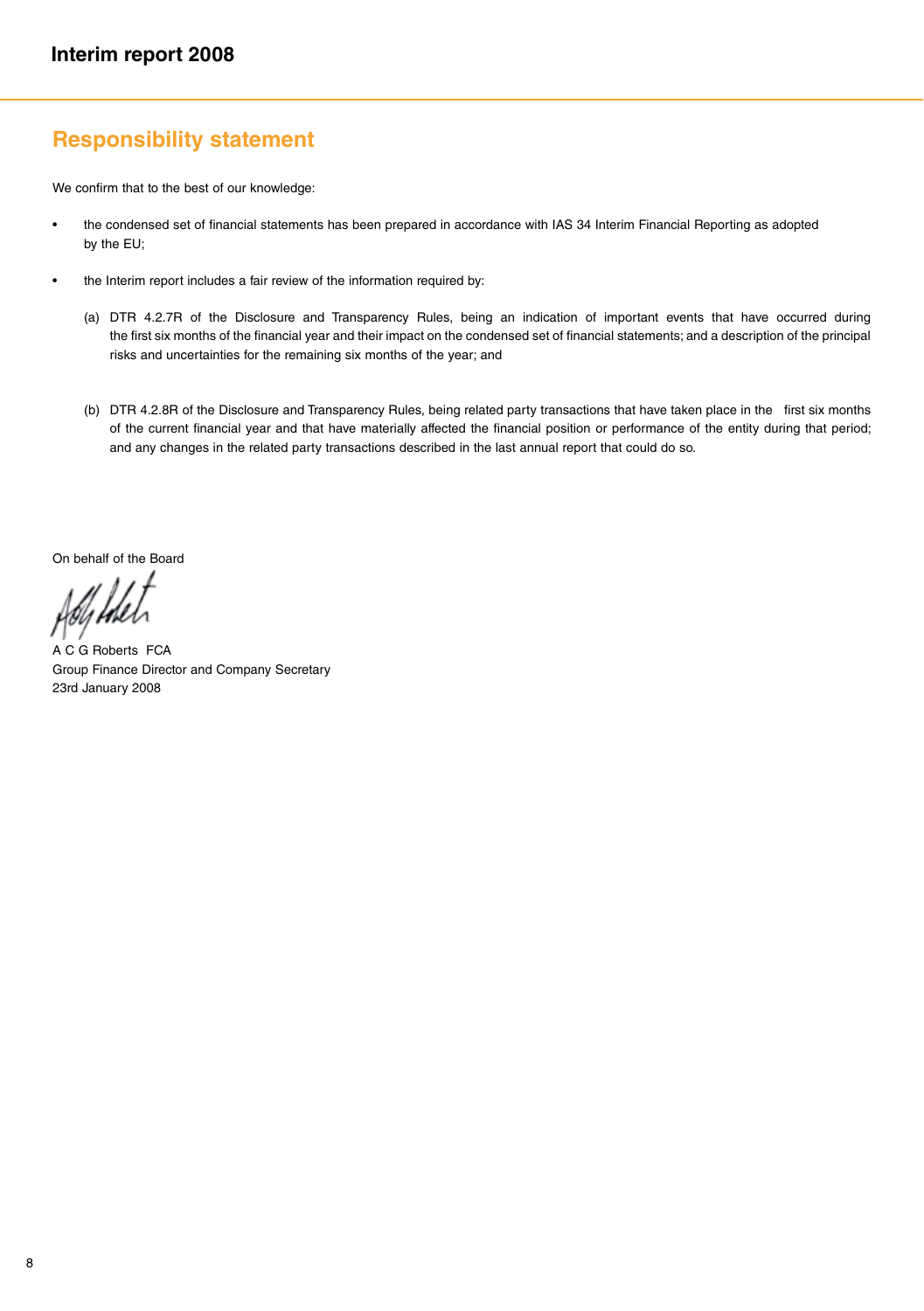### **Notes**

#### **1. Status of Interim report and accounting policies**

The Interim report, which has not been audited, was approved by the directors on 23rd January 2008.

The Interim report has been prepared in accordance with the EU endorsed standard IAS 34 'Interim Financial Reporting'. This interim financial information has been prepared on the basis of the accounting policies adopted in the most recent annual financial statements, these being for the year ended 30th June 2007, as revised for the implementation of specified new amended endorsed standards or interpretations.

The interim financial information for the six months to 31st December 2007 and the comparative figures for the six months to 31st December 2006 are unaudited. The comparative figures for the financial year ended 30th June 2007 are an abridged version of the statutory accounts for that financial year. Those accounts have been reported on by the Company's auditors and delivered to the registrar of companies. The report of the auditors was unqualified and did not contain a statement under section 237(2) or (3) of the Companies Act 1985.

Given the nature of some forward-looking information included in this report, which the directors have given in good faith, this information should be treated with due caution.

The Interim report has been sent to all shareholders, is available on our website www.renishaw.com and is available to the public from the registered office.

| 6 months to 31st<br>December 2007      | <b>Continental</b><br>Europe<br>£'000 | <b>Far East</b><br>£'000 | <b>Americas</b><br>£'000 | UK and<br>Ireland<br>£'000 | <b>ROW</b><br>£'000 | <b>Eliminations</b><br>£'000 | Total<br>£'000 |
|----------------------------------------|---------------------------------------|--------------------------|--------------------------|----------------------------|---------------------|------------------------------|----------------|
| Revenue<br>Inter-segment revenue       | 33,166<br>187                         | 28,253                   | 21,469                   | 6,248<br>70,978            | 2,504<br>1,801      | (72, 966)                    | 91,640         |
| Total revenue                          | 33,353                                | 28,253                   | 21,469                   | 77,226                     | 4,305               | (72, 966)                    | 91,640         |
| Segment result                         | 5,052                                 | 1,836                    | 627                      | 6,866                      | 743                 |                              | 15,124         |
| Unallocated central<br>corporate costs |                                       |                          |                          |                            |                     |                              | (1,960)        |
| Net financial income                   |                                       |                          |                          |                            |                     |                              | 1,898          |
| Profit before tax                      |                                       |                          |                          |                            |                     |                              | 15,062         |
| 6 months to 31st<br>December 2006      | Continental<br>Europe<br>£'000        | <b>Far East</b><br>£'000 | <b>Americas</b><br>£'000 | UK and<br>Ireland<br>£'000 | <b>ROW</b><br>£'000 | <b>Eliminations</b><br>£'000 | Total<br>£'000 |
| Revenue<br>Inter-segment revenue       | 31,672                                | 25,766                   | 22,025                   | 5,232<br>68,981            | 2,425               | (68, 981)                    | 87,120         |
| Total revenue                          | 31,672                                | 25,766                   | 22,025                   | 74,213                     | 2,425               | (68, 981)                    | 87,120         |
| Segment result                         | 4,091                                 | 1,686                    | 914                      | 7,007                      | 160                 |                              | 13,858         |
| Unallocated central<br>corporate costs |                                       |                          |                          |                            |                     |                              | (1, 845)       |

#### **2. Analysis of revenue and result by geographic segments**

Net financial income

Profit before tax

1,500

9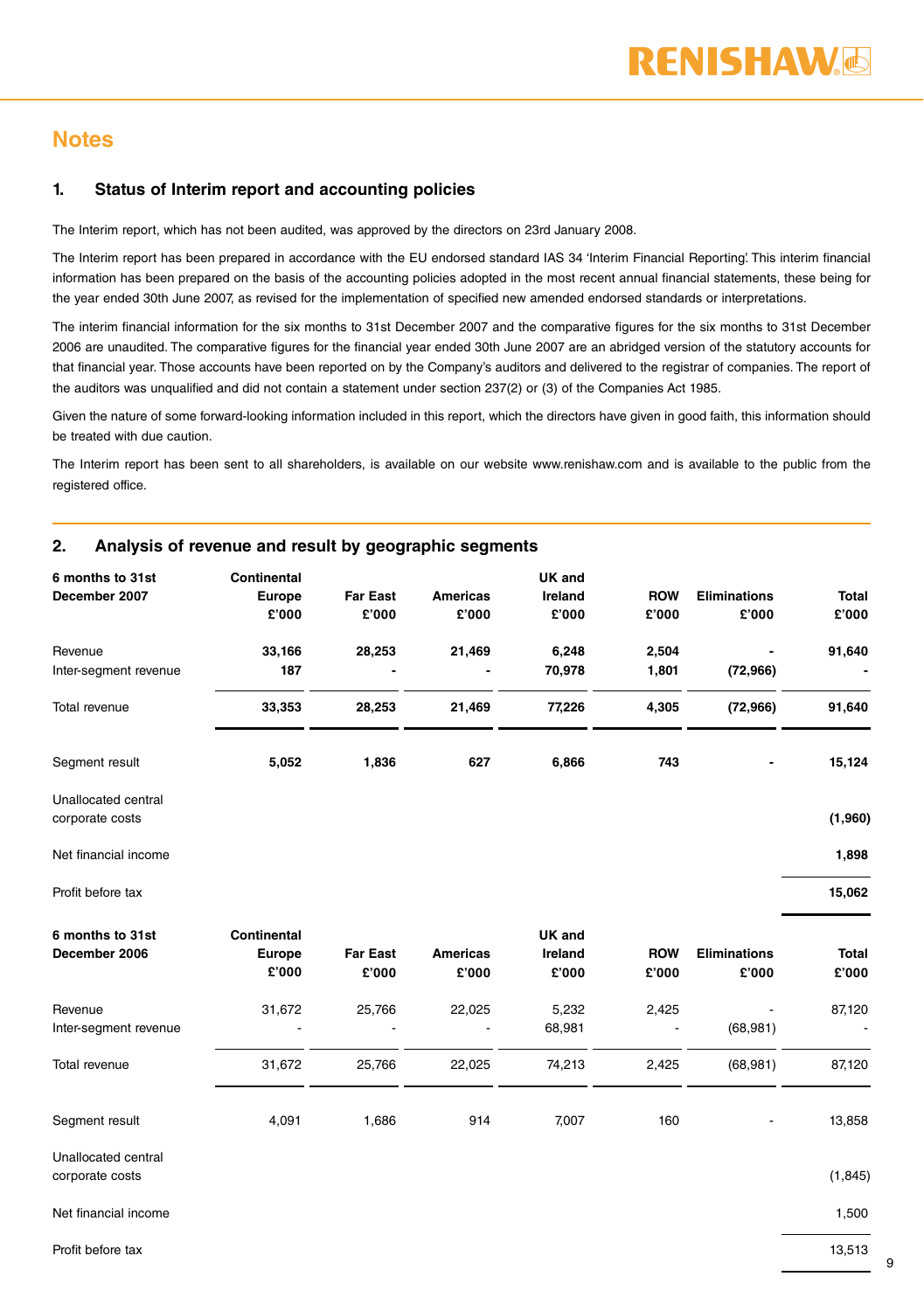| Year ended 30th<br><b>June 2007</b>              | Continental<br><b>Europe</b><br>£'000 | <b>Far East</b><br>£'000 | Americas<br>£'000 | UK and<br>Ireland<br>£'000 | <b>ROW</b><br>£'000 | <b>Eliminations</b><br>£'000 | Total<br>£'000 |
|--------------------------------------------------|---------------------------------------|--------------------------|-------------------|----------------------------|---------------------|------------------------------|----------------|
| Revenue<br>Inter-segment revenue                 | 67,196<br>458                         | 50,736                   | 46,160            | 11,789<br>141,758          | 5,002<br>677        | (142, 893)                   | 180,883        |
| Total revenue                                    | 67,654                                | 50,736                   | 46,160            | 153,547                    | 5,679               | (142, 893)                   | 180,883        |
| Segment result                                   | 12,407                                | 2,860                    | 2,585             | 14,770                     | 173                 |                              | 32,795         |
| <b>Exceptional pension</b><br>curtailment credit |                                       |                          |                   | 19,460                     |                     |                              | 19,460         |
| Unallocated central                              |                                       |                          |                   | 34,230                     |                     |                              |                |
| corporate costs                                  |                                       |                          |                   |                            |                     |                              | (3,066)        |
| Net financial income                             |                                       |                          |                   |                            |                     |                              | 2,943          |
| Profit before tax                                |                                       |                          |                   |                            |                     |                              | 52,132         |

#### **2. Analysis of revenue and result by geographic segments (continued)**

The following table shows the analysis of revenue by geographical market and the effect of exchange rate changes:

|                            | 6 months to 31st<br>December 2007 at<br>actual exchange rates | 6 months to 31st<br>December 2006 at<br>actual exchange rates | 6 months to 31st<br>December 2007 at previous<br>year's exchange rates |
|----------------------------|---------------------------------------------------------------|---------------------------------------------------------------|------------------------------------------------------------------------|
|                            | £'000                                                         | £'000                                                         | £'000                                                                  |
| <b>Continental Europe</b>  | 33,166                                                        | 31,672                                                        | 32,769                                                                 |
| Far East                   | 28,253                                                        | 25,766                                                        | 29,623                                                                 |
| North & South America      | 21,469                                                        | 22,025                                                        | 22,470                                                                 |
| United Kingdom and Ireland | 6,248                                                         | 5,232                                                         | 6,248                                                                  |
| Other Regions ("ROW")      | 2.504                                                         | 2,425                                                         | 2,439                                                                  |
|                            | 91,640                                                        | 87,120                                                        | 93,549                                                                 |
|                            |                                                               |                                                               |                                                                        |

#### **3. Financial income and expenses**

| <b>Financial income</b>                          | 6 months to   | 6 months to   | Year ended |
|--------------------------------------------------|---------------|---------------|------------|
|                                                  | 31st December | 31st December | 30th June  |
|                                                  | 2007          | 2006          | 2007       |
|                                                  | £'000         | £'000         | £'000      |
| Expected return on assets in the pension schemes | 3,716         | 3.190         | 6,470      |
| Bank interest receivable                         | 721           | 788           | 1,710      |
|                                                  | 4.437         | 3,978         | 8,180      |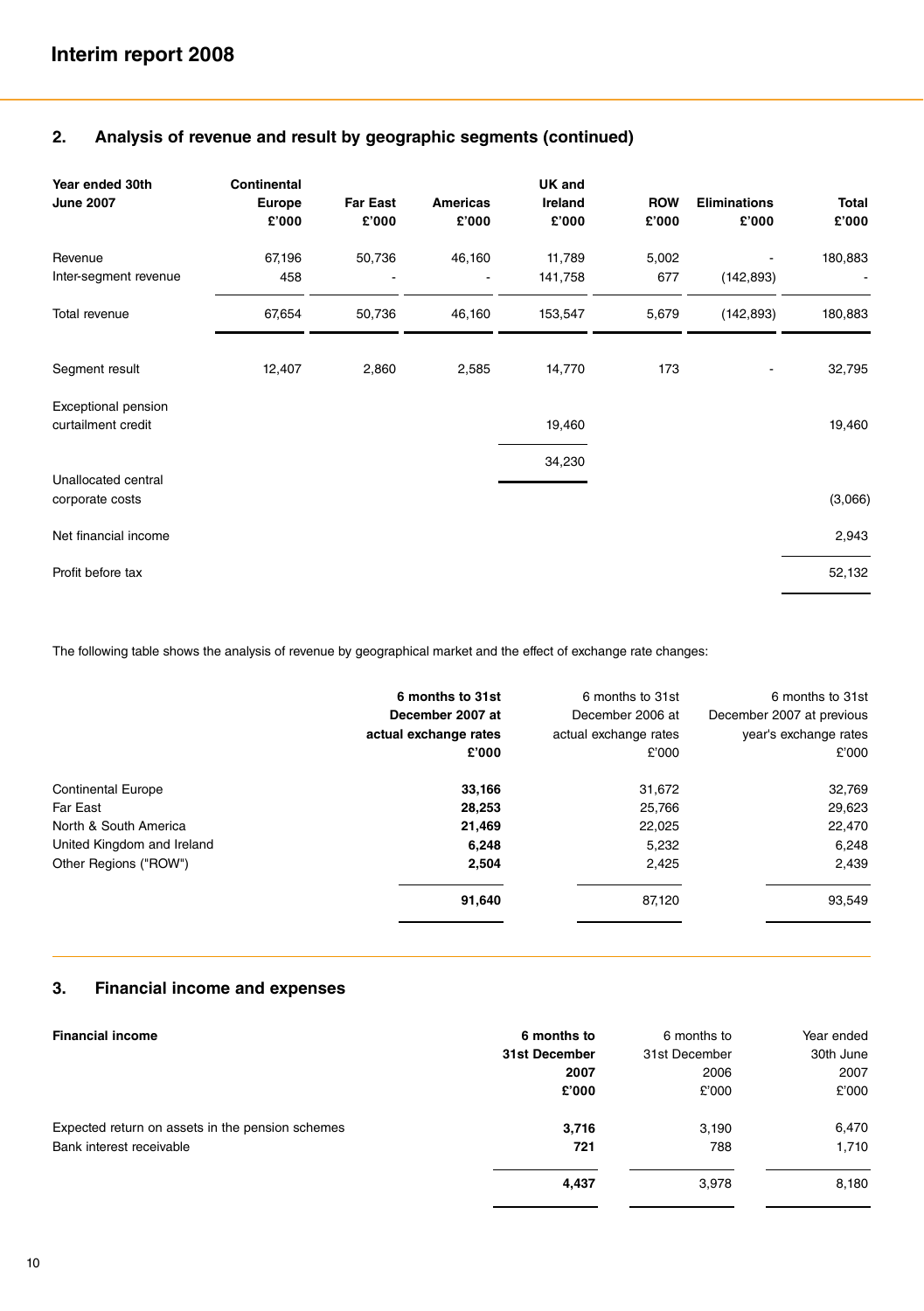#### **3. Financial income and expenses (continued)**

| <b>Financial expenses</b>              | 6 months to   | 6 months to   | Year ended |
|----------------------------------------|---------------|---------------|------------|
|                                        | 31st December | 31st December | 30th June  |
|                                        | 2007          | 2006          | 2007       |
|                                        | £'000         | £'000         | £'000      |
| Interest on pension scheme liabilities | 2,455         | 2,458         | 4,940      |
| Bank interest payable                  | 84            | 20            | 297        |
|                                        | 2,539         | 2,478         | 5,237      |
|                                        |               |               |            |

#### **4. Income tax expense**

The income tax expense has been estimated at a rate of 20% (December 2006: 20%), the rate expected to be applicable for the full year.

#### **5. Earnings per share**

Earnings per share are calculated on earnings of £12,050,000 (December 2006: £10,810,000) and on 72,788,543 shares, being the number of shares in issue during the period.

Earnings per share for the year ended 30th June 2007 are calculated on earnings of £40,151,000 and adjusted earnings per share for the year ended 30th June 2007 are calculated on earnings of £26,140,000, after excluding the exceptional pension curtailment credit of £14,011,000, and on 72,788,543 shares, being the number of shares in issue during that year.

#### **6. Property, plant and equipment**

|                       | Freehold<br>land and<br>buildings<br>£'000 | <b>Plant and</b><br>equipment<br>£'000 | <b>Motor</b><br>vehicles<br>£'000 | Assets in the<br>course of<br>construction<br>£'000 | <b>Total</b><br>£'000 |
|-----------------------|--------------------------------------------|----------------------------------------|-----------------------------------|-----------------------------------------------------|-----------------------|
| Cost                  |                                            |                                        |                                   |                                                     |                       |
| At 1st July 2007      | 54,718                                     | 64,560                                 | 4,348                             | 958                                                 | 124,584               |
| Additions             |                                            | 1,732                                  | 359                               | 591                                                 | 2,682                 |
| <b>Transfers</b>      | 72                                         | 339                                    |                                   | (411)                                               |                       |
| <b>Disposals</b>      |                                            | (42)                                   | (173)                             |                                                     | (215)                 |
| Currency adjustment   | 1,666                                      | 682                                    | 168                               |                                                     | 2,516                 |
| At 31st December 2007 | 56,456                                     | 67,271                                 | 4,702                             | 1,138                                               | 129,567               |
| Depreciation          |                                            |                                        |                                   |                                                     |                       |
| At 1st July 2007      | 9,418                                      | 42,769                                 | 2,937                             |                                                     | 55,124                |
| Charge for the period | 569                                        | 3,127                                  | 337                               |                                                     | 4,033                 |
| Released on disposals |                                            | (39)                                   | (112)                             |                                                     | (151)                 |
| Currency adjustment   | 381                                        | 489                                    | 99                                |                                                     | 969                   |
| At 31st December 2007 | 10,368                                     | 46,346                                 | 3,261                             |                                                     | 59,975                |
| Net book value        |                                            |                                        |                                   |                                                     |                       |
| At 31st December 2007 | 46,088                                     | 20,925                                 | 1,441                             | 1,138                                               | 69,592                |
| At 30th June 2007     | 45,300                                     | 21,791                                 | 1,411                             | 958                                                 | 69,460                |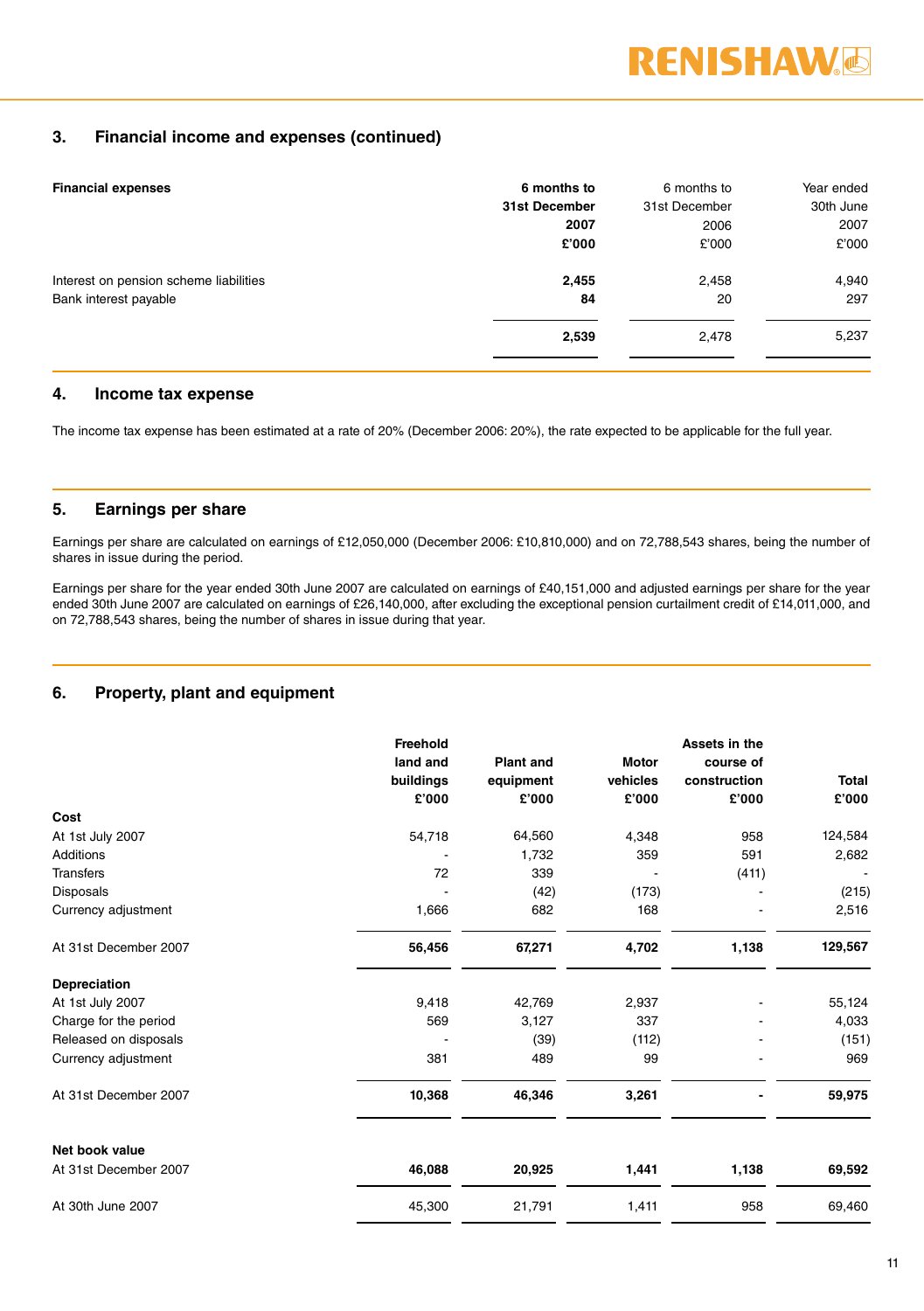### **7. Intangible assets**

|                       |               | Other      | Internally<br>generated | <b>Software licences</b> |                |              |
|-----------------------|---------------|------------|-------------------------|--------------------------|----------------|--------------|
|                       | Goodwill on   | intangible | development             |                          | In the course  |              |
|                       | consolidation | assets     | costs                   | In use                   | of acquisition | <b>Total</b> |
|                       | £'000         | £'000      | £'000                   | £'000                    | £'000          | £'000        |
| Cost                  |               |            |                         |                          |                |              |
| At 1st July 2007      | 1,811         | 1,944      | 16,858                  | 7,175                    | 39             | 27,827       |
| Additions             |               | 945        | 3,039                   | 21                       |                | 4,005        |
| <b>Transfers</b>      |               |            |                         | 4                        | (4)            |              |
| Disposals             |               |            |                         | (7)                      |                | (7)          |
| Currency adjustment   |               |            |                         | 25                       |                | 25           |
| At 31st December 2007 | 1,811         | 2,889      | 19,897                  | 7,218                    | 35             | 31,850       |
| Amortisation          |               |            |                         |                          |                |              |
| At 1st July 2007      |               | 265        | 8,653                   | 5,098                    |                | 14,016       |
| Charge for the period |               | 117        | 1,642                   | 503                      |                | 2,262        |
| Released on disposals |               |            |                         | (7)                      |                | (7)          |
| Currency adjustment   |               |            |                         | 20                       |                | 20           |
| At 31st December 2007 |               | 382        | 10,295                  | 5,614                    |                | 16,291       |
| Net book value        |               |            |                         |                          |                |              |
| At 31st December 2007 | 1,811         | 2,507      | 9,602                   | 1,604                    | 35             | 15,559       |
| At 30th June 2007     | 1,811         | 1,679      | 8,205                   | 2,077                    | 39             | 13,811       |
|                       |               |            |                         |                          |                |              |

### **8. Reconciliations of movements in equity**

| Share<br>capital<br>£'000 | Share<br>premium<br>£'000 | Currency<br>translation<br>reserve<br>£'000 | Cash flow<br>hedging<br>reserve<br>£'000 | Retained<br>earnings<br>£'000 | Total<br>£'000 |
|---------------------------|---------------------------|---------------------------------------------|------------------------------------------|-------------------------------|----------------|
| 14,558                    | 42                        | (210)                                       | 1.845                                    | 151.765                       | 168,000        |
|                           | $\overline{\phantom{a}}$  |                                             | $\overline{\phantom{0}}$                 | 12.050                        | 12,050         |
| $\overline{\phantom{a}}$  | $\blacksquare$            | 1.117                                       | (1,749)                                  | (902)                         | (1,534)        |
|                           |                           |                                             | ۰                                        | (11, 515)                     | (11, 515)      |
| 14.558                    | 42                        | 907                                         | 96                                       | 151,398                       | 167,001        |
|                           |                           |                                             |                                          |                               |                |

| 6 months to 31st December 2006         | <b>Share</b><br>capital<br>£'000 | Share<br>premium<br>£'000 | Currency<br>translation<br>reserve<br>£'000 | Cash flow<br>hedging<br>reserve<br>£'000 | Retained<br>earnings<br>£'000 | Total<br>£'000 |
|----------------------------------------|----------------------------------|---------------------------|---------------------------------------------|------------------------------------------|-------------------------------|----------------|
| Balance at the beginning of the period | 14.558                           | 42                        | 265                                         | 2.007                                    | 125.864                       | 142,736        |
| Profit for the period                  |                                  |                           |                                             |                                          | 10.810                        | 10,810         |
| Other recognised income and expense    | $\overline{\phantom{0}}$         | $\blacksquare$            | (394)                                       | 358                                      | (9,526)                       | (9, 562)       |
| Dividends paid                         | $\overline{\phantom{0}}$         | $\overline{\phantom{a}}$  | $\overline{\phantom{0}}$                    | ۰                                        | (10, 969)                     | (10, 969)      |
| Balance at the end of the period       | 14,558                           | 42                        | (129)                                       | 2.365                                    | 116.179                       | 133,015        |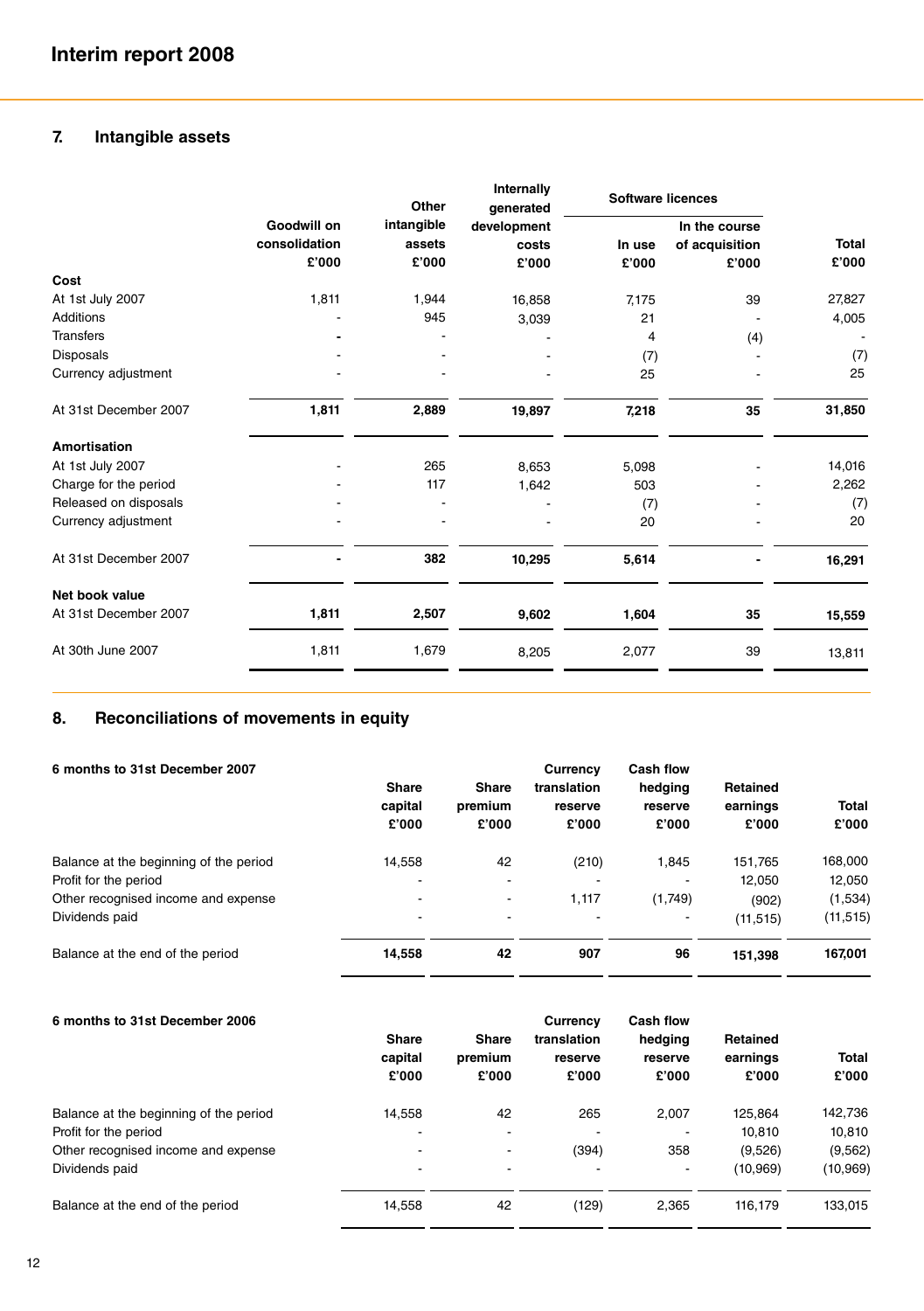#### **8. Reconciliations of movements in equity (continued)**

| Year ended 30th June 2007            | Share<br>capital<br>£'000 | <b>Share</b><br>premium<br>£'000 | Currency<br>translation<br>reserve<br>£'000 | <b>Cash flow</b><br>hedging<br>reserve<br>£'000 | Retained<br>earnings<br>£'000 | Total<br>£'000 |
|--------------------------------------|---------------------------|----------------------------------|---------------------------------------------|-------------------------------------------------|-------------------------------|----------------|
| Balance at the beginning of the year | 14,558                    | 42                               | 265                                         | 2.007                                           | 125.864                       | 142,736        |
| Profit for the year                  | -                         | $\overline{\phantom{a}}$         |                                             |                                                 | 40.151                        | 40,151         |
| Other recognised income and expense  | -                         | $\overline{\phantom{a}}$         | (475)                                       | (162)                                           | 1.851                         | 1.214          |
| Dividends paid                       | -                         | $\overline{a}$                   |                                             | ۰                                               | (16, 101)                     | (16, 101)      |
| Balance at the end of the year       | 14.558                    | 42                               | (210)                                       | 1.845                                           | 151.765                       | 168,000        |

| Dividends paid during the period were:                 | 6 months to   | 6 months to              | Year ended |
|--------------------------------------------------------|---------------|--------------------------|------------|
|                                                        | 31st December | 31st December            | 30th June  |
|                                                        | 2007          | 2006                     | 2007       |
|                                                        | £'000         | £'000                    | £'000      |
| 2007 final dividend of 15.82p per share (2006: 15.07p) | 11,515        | 10.969                   | 10,969     |
| 2007 interim dividend of 7.05p                         |               | $\overline{\phantom{a}}$ | 5,132      |
|                                                        | 11,515        | 10.969                   | 16,101     |

The 2008 interim dividend of 7.76p per share will be paid on 7th April 2008 to shareholders on the register at 7th March 2008, with an ex-dividend date of 5th March 2008.

#### **9. Related party transactions**

The only related party transactions to have taken place during the first half year were normal business transactions between the Group and its associates, which have not had a material effect on the results of the Group for this period.

At the extraordinary general meeting held on 12th October 2007, the proposal to sell an area of land, which is surplus to the requirements of the Group, to Sir David McMurtry, Chairman and Chief Executive, was approved. This transaction, which is on an arm's length basis, is expected to take place during the second half of the financial year.

#### **10. Risks and uncertainties**

The principal risks and uncertainties affecting the business activities of the Group remain those detailed on pages 22 and 23 of the June 2007 Annual report, a copy of which is available on the Company's website at www.renishaw.com. Further to the comment therein on the risks associated with accounting for the defined benefit pension schemes, the introduction of new international accounting standards (specifically IFRIC14, applicable to our accounting year end of 30th June 2009 onwards) may result in an adverse effect on the value of the pension schemes as shown in the balance sheet, which currently shows a positive asset amount.

The Chairman and Chief Executive's statement in this Interim report includes a comment on the outlook for the Group for the remaining six months of the financial year.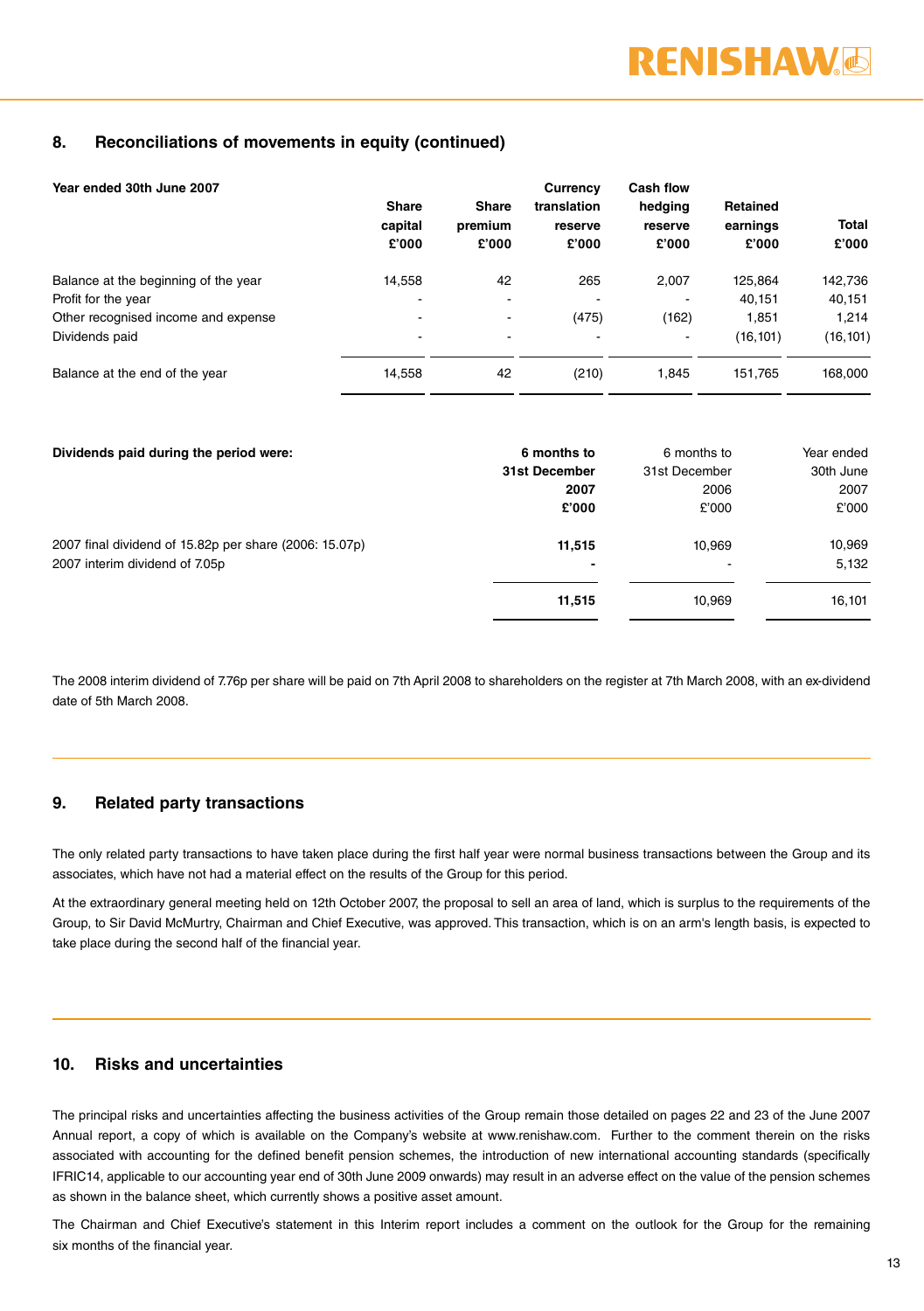## **Financial calendar**

| Record date for 2008 interim dividend  | 7th March 2008    |
|----------------------------------------|-------------------|
| 2008 interim dividend payment          | 7th April 2008    |
| Announcement of 2008 full year results | 23rd July 2008    |
| Mailing of 2008 Annual report          | 15th August 2008  |
| Annual general meeting                 | 10th October 2008 |
| 2008 final dividend payment            | 13th October 2008 |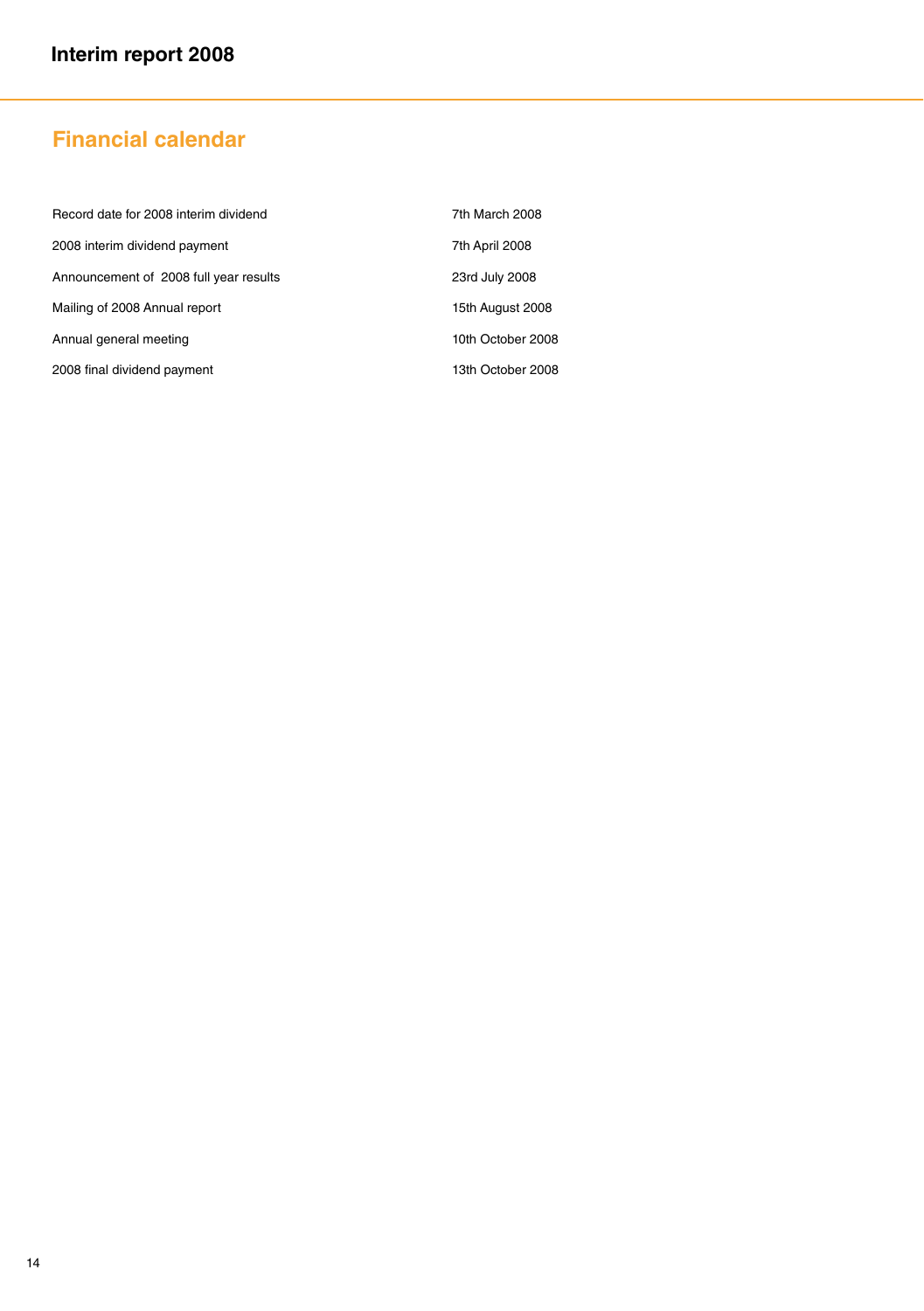## **RENISHAW.**

Registered office:

Renishaw plc New Mills Wotton-under-Edge Gloucestershire UK GL12 8JR

Registered number: 1106260

Telephone. 01453 524524 Fax. 01453 524901 email. uk@renishaw.com Internet. www.renishaw.com